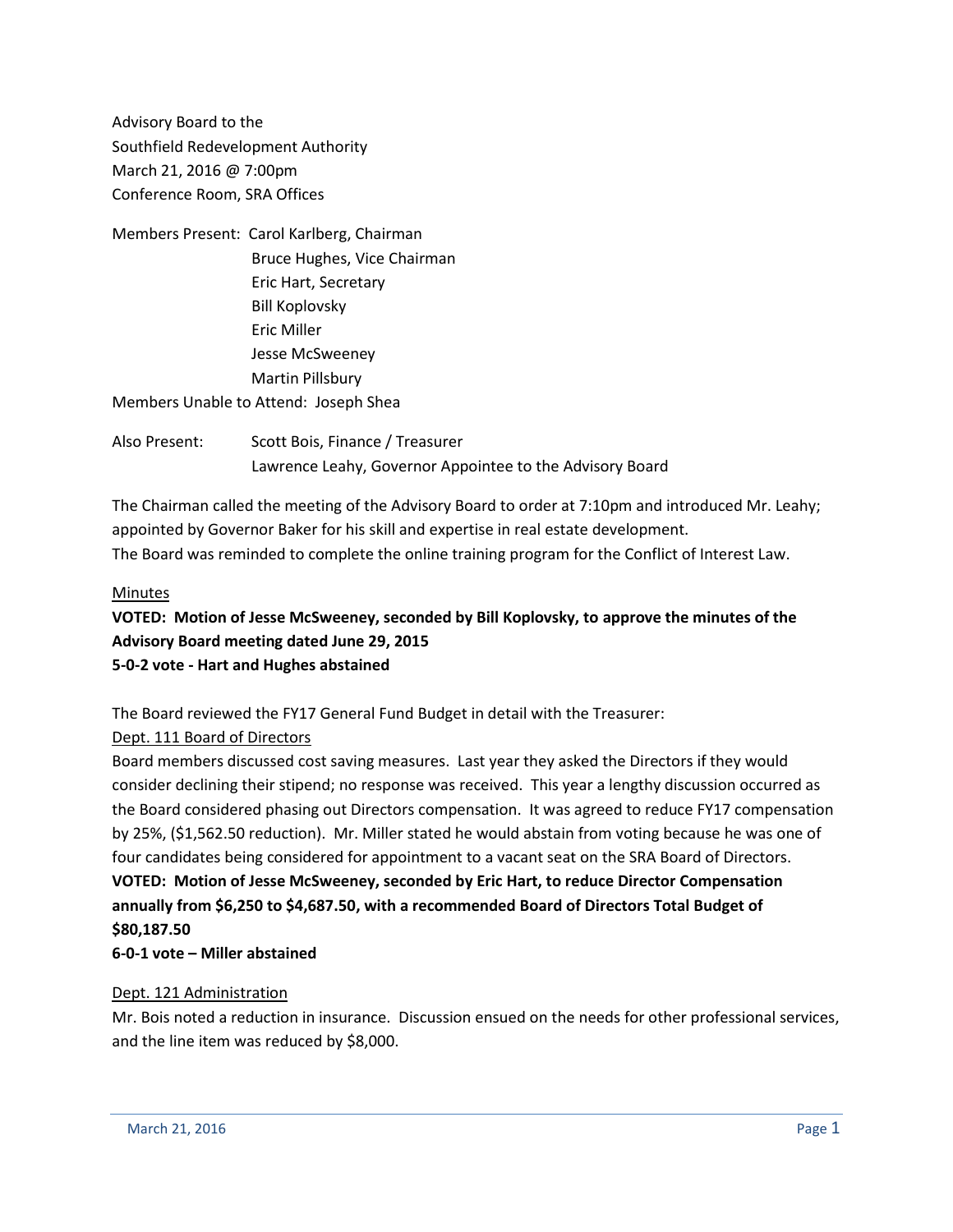# **VOTED: Motion of Eric Hart, seconded by Jesse McSweeney, to reduce the Other Professional Services line item to \$2,000, with a recommended Administration total budget of \$131,100 Unanimous vote**

#### Dept. 133 Finance

The Finance budget was level funded. Discussion ensued on the needs for other professional services and the line item was reduced by \$10,000.

# **VOTED: Motion of Eric Hart, seconded by Jesse McSweeney, to reduce the Other Professional Services line item to \$10,000 with a recommended Finance total budget of \$166,000 Unanimous vote**

#### Dept. 151 Legal

The Legal budget was level funded. Mr. Bois noted that expenditures to date reached full budget projections, and more legal bills were expected. The Advisory Board determined that \$150K was not reasonable and increased it by \$50K. Some members wanted to recommend that the Directors reevaluate their legal counsel service. Others felt that this recommendation was beyond the authority of the Advisory Board.

# **VOTED: Motion of Jesse McSweeney, seconded by Eric Hart, to recommend an amended Legal Budget total of \$200,000**

#### **6-2 vote – Koplovsky and Miller opposed**

#### Dept. 155 Information Systems

The IT budget was level funded.

**VOTED: Motion of Eric Hart, seconded by Martin Pillsbury to recommend the Information Systems total budget of \$50,000**

#### **Unanimous vote**

#### Dept. 175 Planning

The Planning budget reflected a \$14K salary increase for the Land Use Administrator. Discussion ensued on the needs for other professional services.

# **VOTED: Motion of Jesse McSweeney, seconded by Eric Hart, to recommend the Planning Department budget total of \$232,600**

#### **Unanimous vote**

### Dept. 194 Pension, Benefits and Insurance

Discussion ensued on fixed costs and retiree insurance. The Advisory Board calculated a decrease in Social Security Tax based on the 25% reduction in Directors annual compensation.

# **VOTED: Motion of Jesse McSweeney, seconded by Eric Hart, to recommend a Pension, Benefits and Insurance budget total of \$178,825**

**Unanimous vote**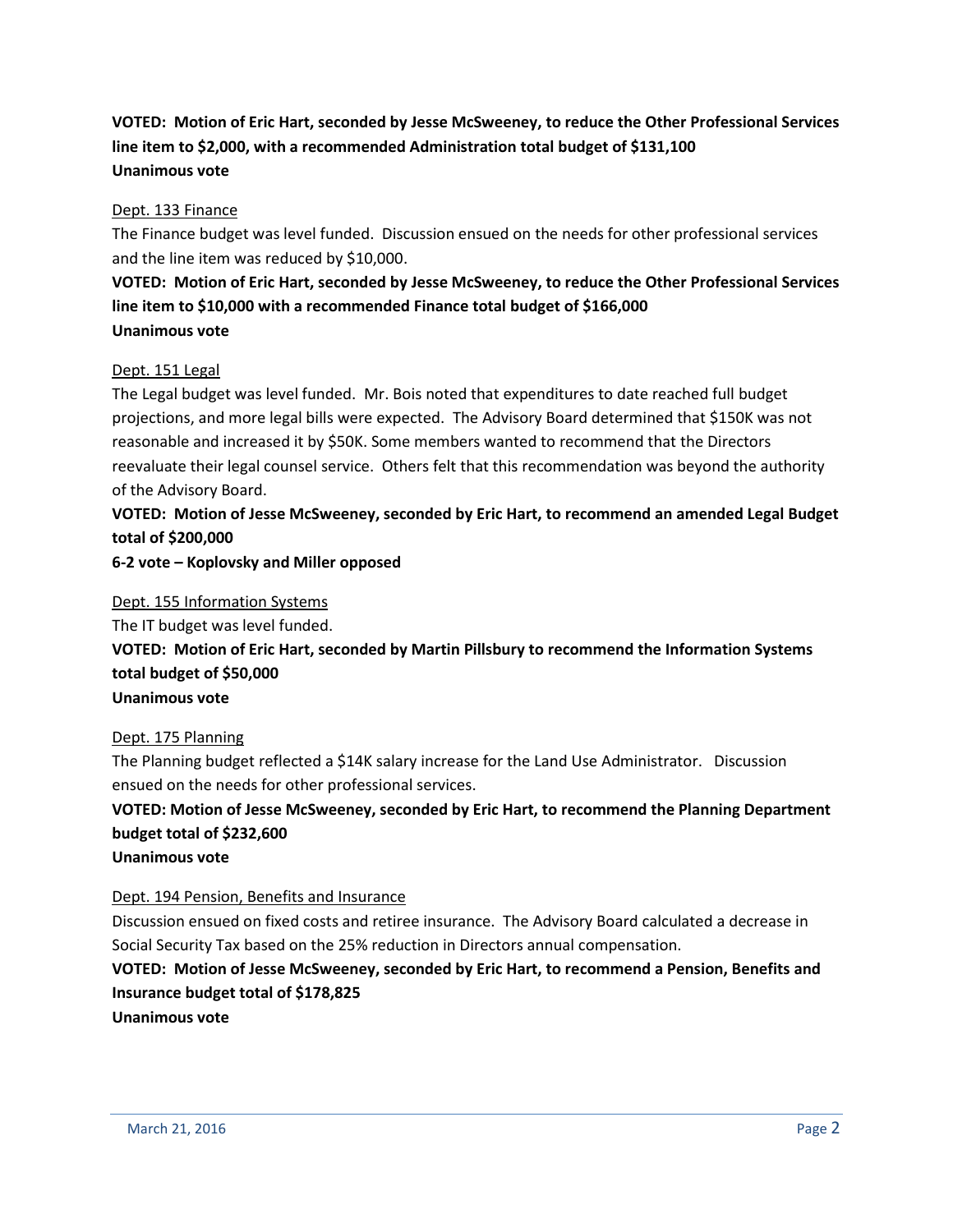#### Dept. 199 Maintenance of Buildings

The Maintenance of Buildings budget was level funded.

## **VOTED: Motion of Jesse McSweeney, seconded by Eric Hart, to recommend the Maintenance of Buildings budget total of \$32,100 Unanimous vote**

#### Dept. 410 Public Works

The Public Works budget increased \$7,500 due to a mowing obligation, per the MA Division of Fisheries and Wildlife Conservation and Management Permit.

Mr. Bois noted that a portion of the costs for Mechanical Parts/Gas would be re-classified from the General Fund to the Water & Sewer Enterprise Fund.

# **VOTED: Motion of Jesse McSweeney, seconded by Bill Koplovsky, to recommend the Public Works budget total of \$20,400**

#### **Unanimous vote**

### Dept. 7 DEBT

Discussion ensued on deferred Parkway Deficiency payments, and SRA's ongoing responsibility to track on-site expenses and calculate net new revenues for the MA Departments of Revenue and Administration & Finance.

The DEBT budget was the Infrastructure Bond obligation - paid with pledged Southfield tax revenues/special assessments from the Host Towns. Mr. Bois noted that the Bond payments (due each year in August & February) crossed fiscal and calendar years, and that the fiscal year obligation increased \$68,812.50 in FY17.

# **VOTED: Motion of Eric Hart, seconded by Jesse McSweeney, to recommend total DEBT budget of \$1,066,812.50**

### **Unanimous vote**

### FY17 Budget

The Advisory Board's recommendations increased the FY17 Budget by a total of \$82,000. **VOTED: Motion of Jesse McSweeney, seconded by Eric Hart to recommend to the SRA Board of Directors a Total General Fund Budget of \$2,158,025 Unanimous vote**

#### FY17 Revenue Projections

Discussion ensued on SRA's revenues including, Tax Pledge/Special Assessments, Entitlement Fees, District Tax Levy, and Free Cash; and SRA's operational costs. Mr. Bois noted that FY17 was still a transition year, and that a Free Cash pledge of \$356K was projected to keep the district rate (\$.54) level for another year. The Advisory Board determined that an additional \$16K of Free Cash was needed to balance the FY17 Budget. Further discussion ensued on SouthField's new growth, land values, and tax revenues to the Host towns.

**VOTED: Motion of Eric Hart, seconded by Jesse McSweeney, to recommend increased use of Free**